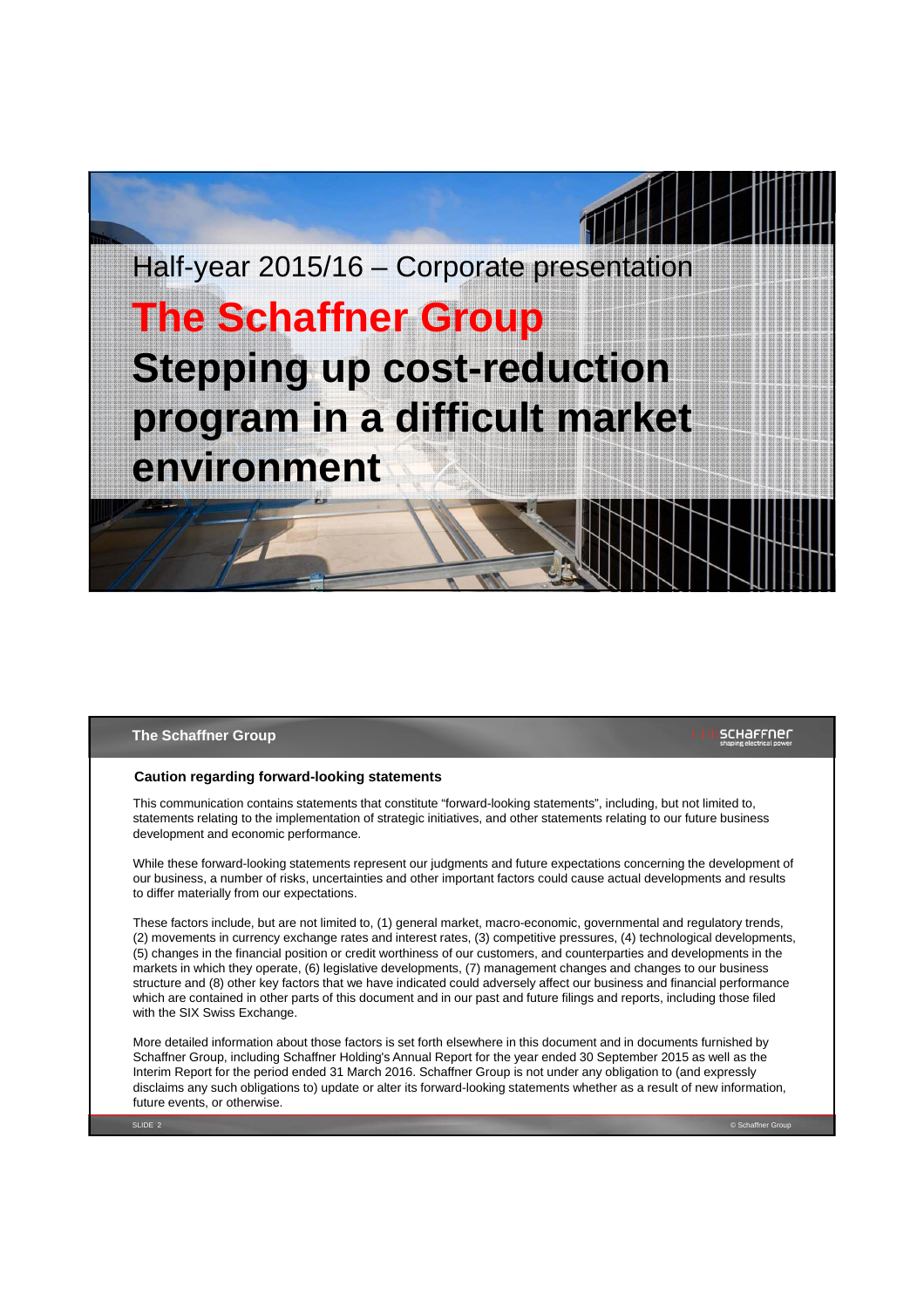

# **H1 2015/16: Key facts**

## **Key figures**

- | Net sales: CHF 92.6 million (-9.7%; LC: -9.2%)
- | Operational EBITA margin: 2.3% (PY: 4.7%)
- | Net profit: CHF -0.3 million (PY: 1.9 million)

#### **Key events**

SLIDE 4

- | Slump in Power Magnetics leads to Group sales and profit drop
- | Automotive delivers strong operating margin
- | EMC was mostly stable; Power Quality delivers strong sales growth and requires high R&D efforts
- | Stepping up the cost-reduction program

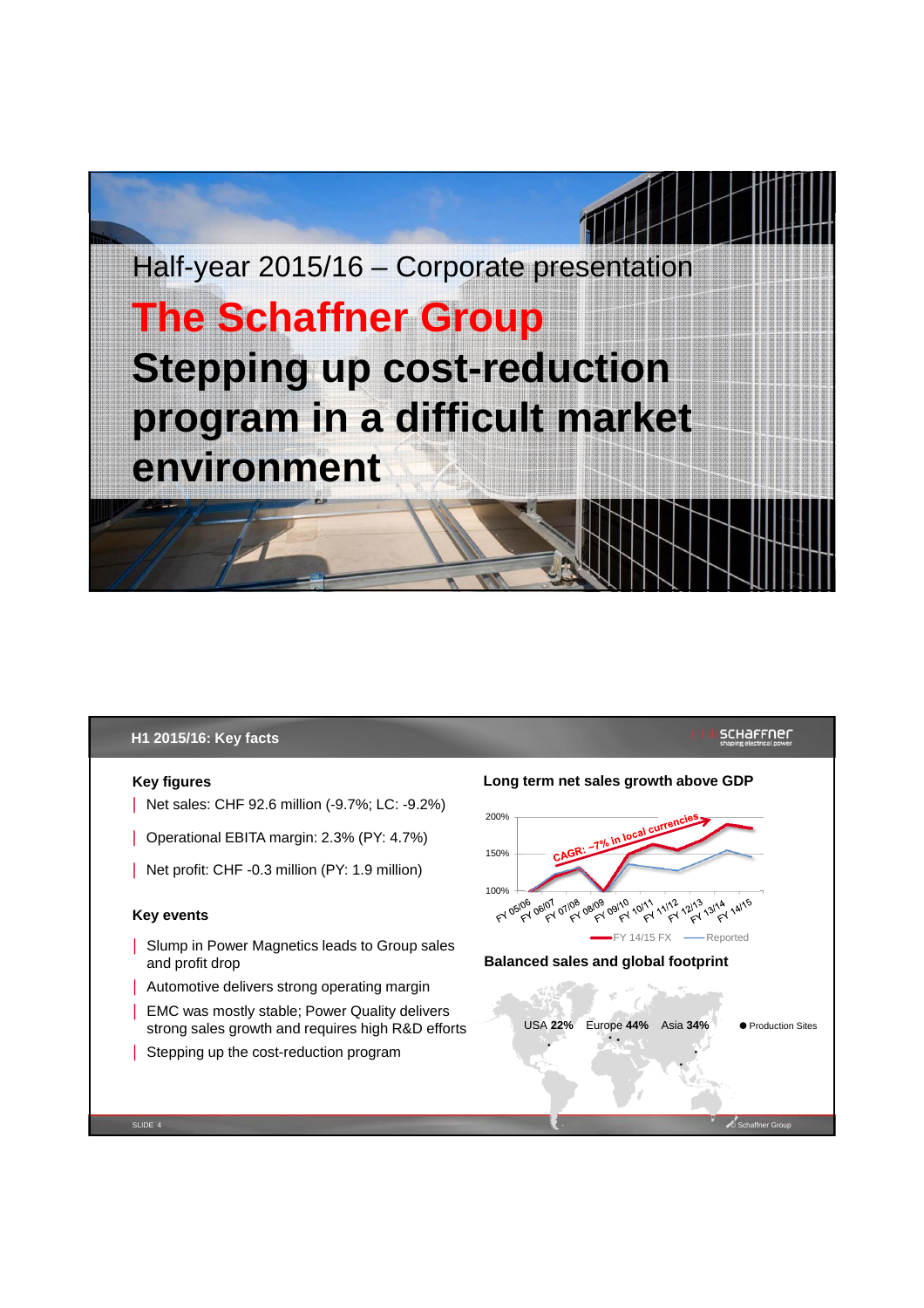

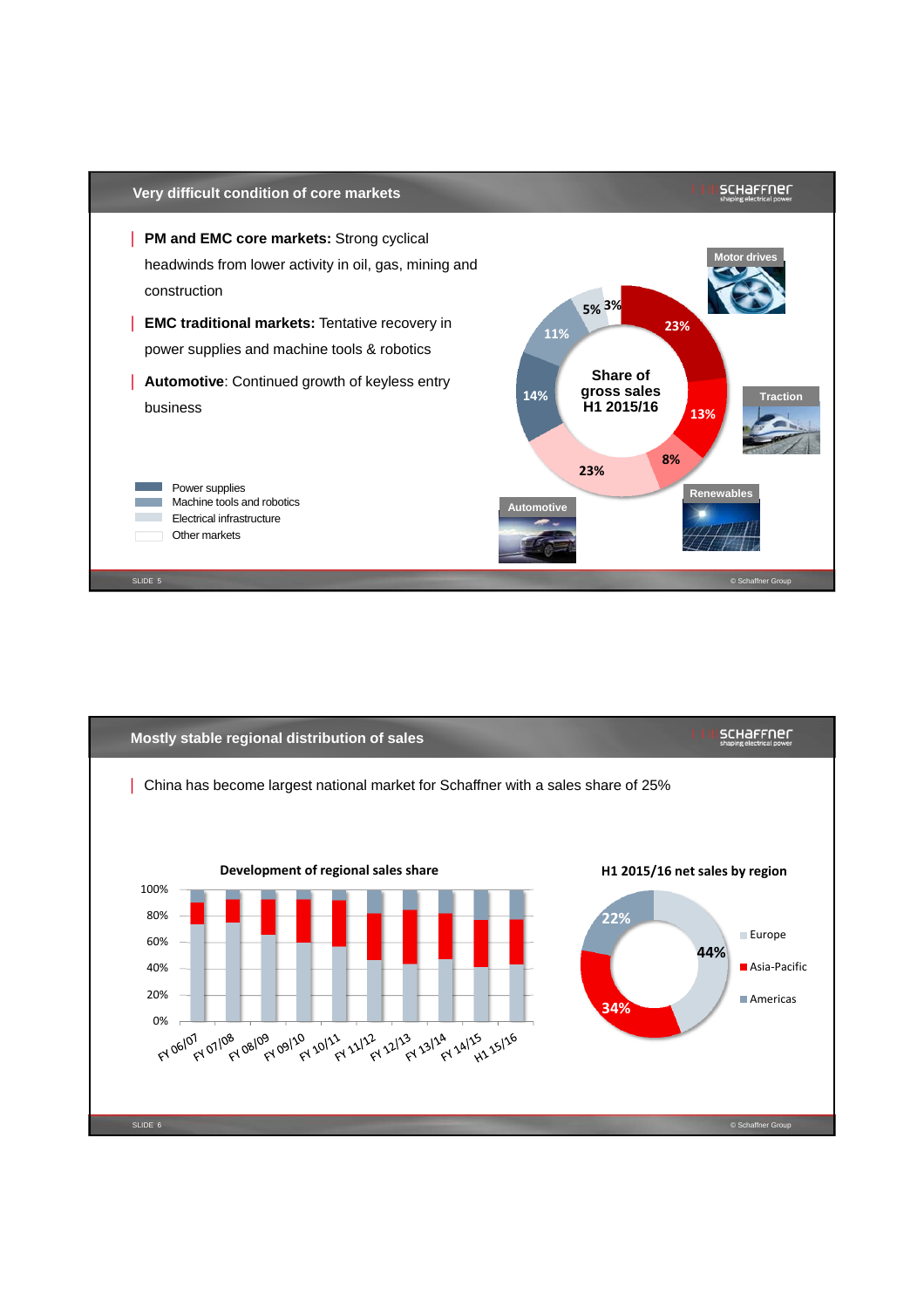

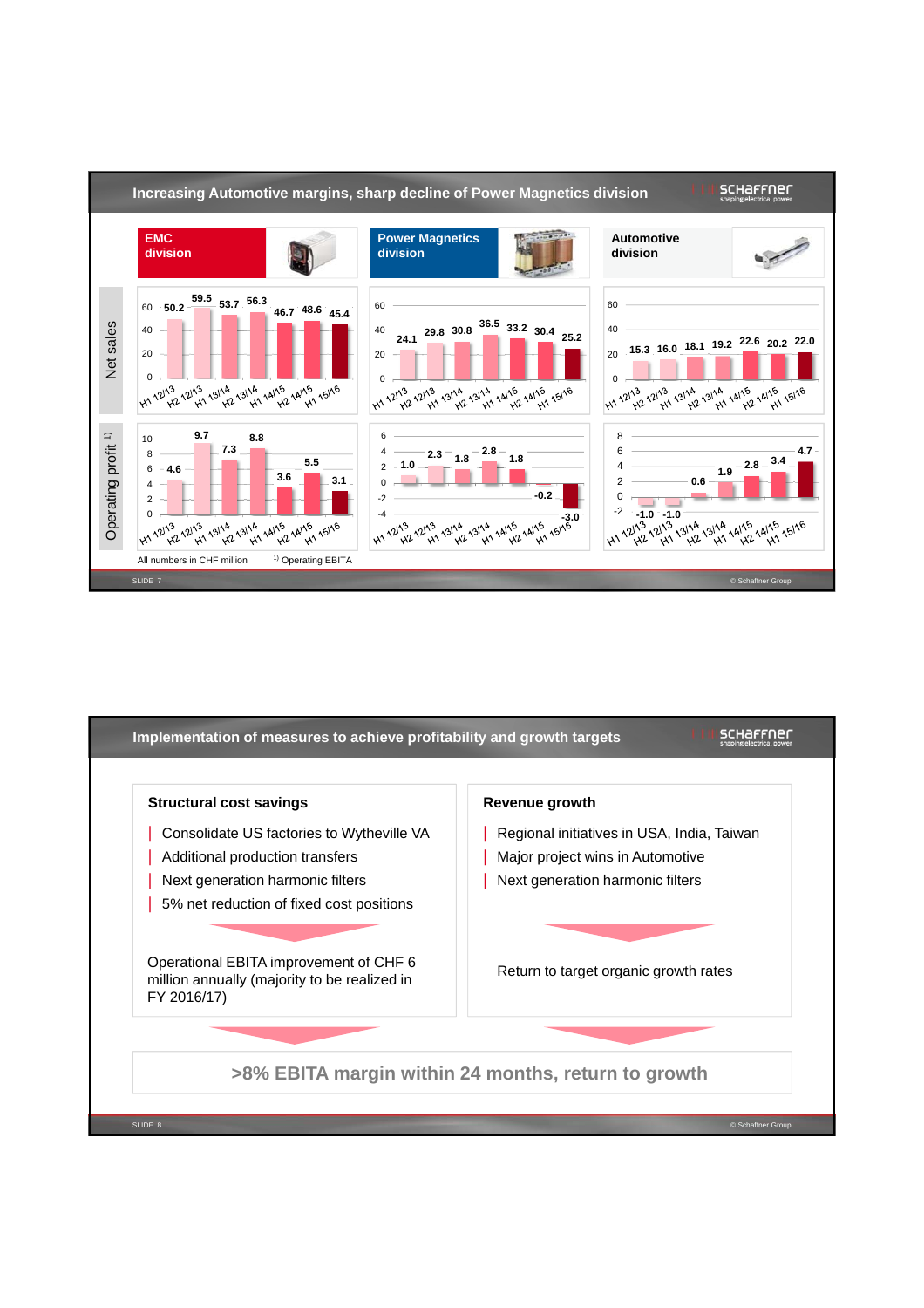

# **Financial highlights H1 2015/16**

- | Net sales CHF 92.6 million (CHF 102.5 million)
- | Decline -9.7%, in local currencies -9.2%
- | Book-to-bill ratio 1.02 (0.99)
- | EBITA margin 2.3% (4.7%)
- | Net profit CHF -0.3 million (CHF 1.9 million)
- | ROCE 1.5% (11.4%)
- | EPS CHF -0.53 (CHF 3.02)
- | Free cash flow CHF -4.7 million (CHF -2.8 million)
- | Equity ratio 41% (30.09.15: 40%)

SLIDE 10 © Schaffner Group

**SCHAFFNER**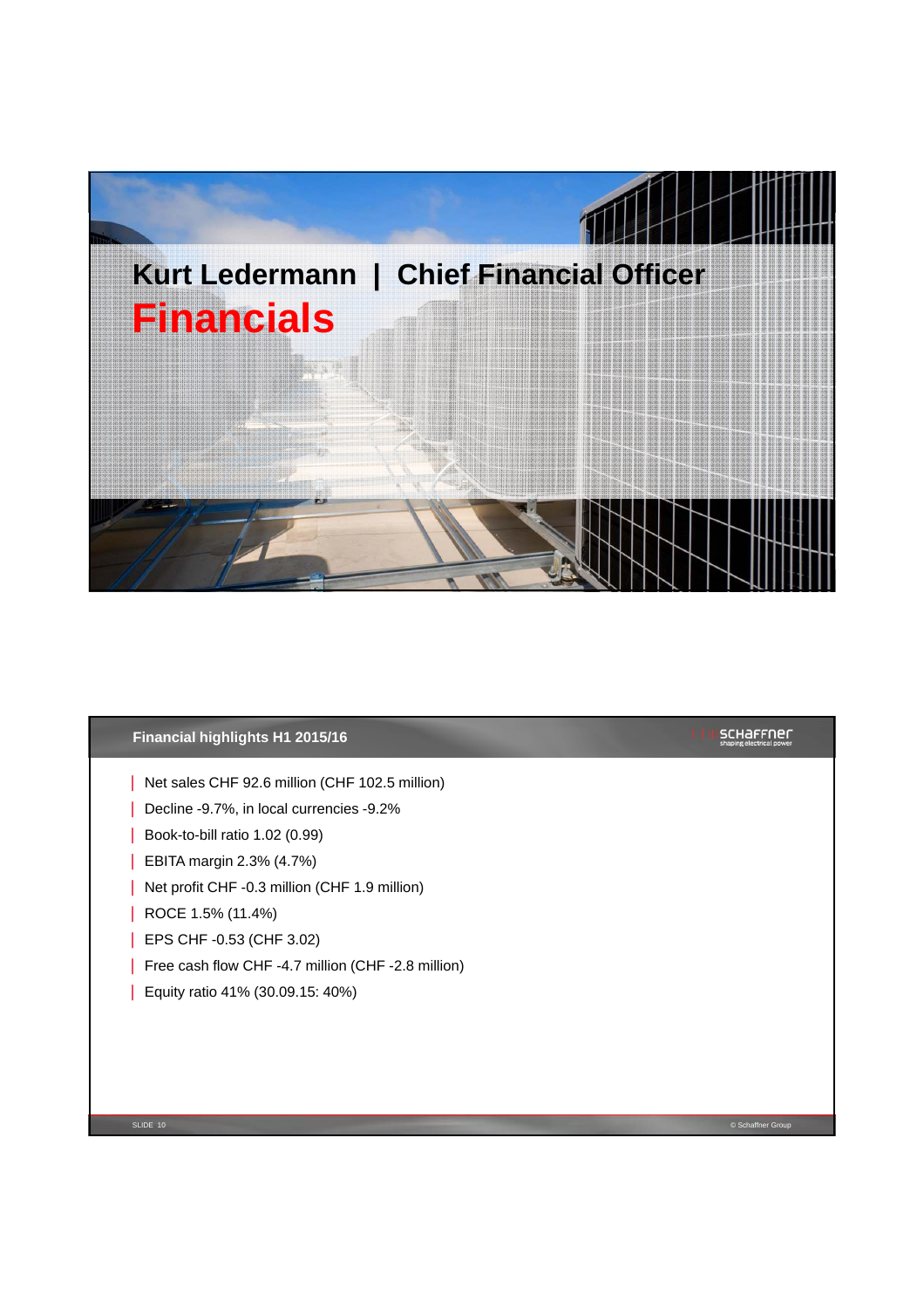# **Profit & loss statement**

| schaffner                |
|--------------------------|
| shaping electrical power |

|                                  | H1 2013/14 |         | H1 2014/15 |         | H1 2015/16 |                   |
|----------------------------------|------------|---------|------------|---------|------------|-------------------|
| Net sales                        |            | 102.6   |            | 102.5   |            | 92.6              |
| - Cost of sales                  |            | $-73.4$ |            | $-74.3$ |            | $-67.5$           |
| Gross profit                     | 28.5%      | 29.2    | 27.5%      | 28.2    | 27.0%      | 25.0              |
| $-R&D$                           | 7.3%       | $-7.5$  | 7.7%       | $-7.9$  | 8.9%       | $-8.3$            |
| $-$ Others                       |            | $-16.2$ |            | $-15.5$ |            | $-14.5$           |
| <b>EBITA</b>                     | 5.4%       | 5.5     | 4.7%       | 4.8     | 2.3%       | 2.2               |
| - Amortization and restructuring |            | $-0.6$  |            | $-1.1$  |            | $-1.7$            |
| <b>EBIT</b>                      | 4.8%       | 4.9     | 3.6%       | 3.7     | 0.6%       | 0.5               |
| - Financial result               |            | $-0.7$  |            | $-1.4$  |            | $-1.3$            |
| $-$ Tax                          |            | $-1.0$  |            | $-0.4$  |            | $+0.2$            |
| Net profit                       |            | 3.2     |            | 1.9     |            | $-0.3$            |
|                                  |            |         |            |         |            |                   |
| SLIDE 11                         |            |         |            |         |            | © Schaffner Group |

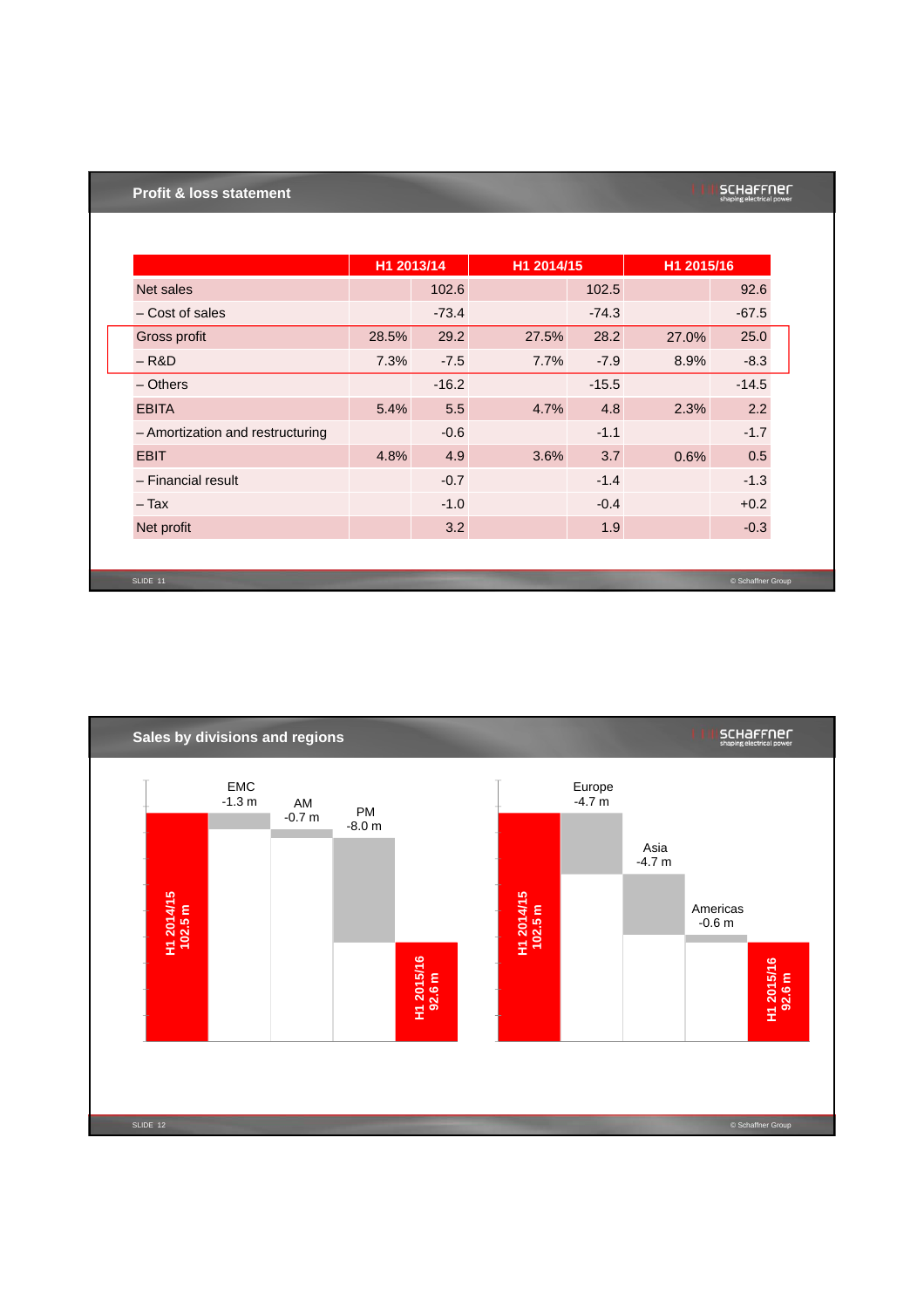

|                                     | H1 2013/14 | H1 2014/15 | H1 2015/16 |  |
|-------------------------------------|------------|------------|------------|--|
| Net profit                          | 3.2        | 1.9        | $-0.3$     |  |
| Depreciation and amortization       | 3.4        | 3.9        | 3.7        |  |
| Change in net working capital       | $-6.4$     | $-5.4$     | $-6.6$     |  |
| Change in provision                 | $-1.0$     | $-1.4$     | 0.7        |  |
| <b>Others</b>                       | 1.0        | 1.2        | $-0.2$     |  |
| Cash flow from operating activities | 0.2        | 0.2        | $-2.7$     |  |
| Cash flow from investing activities | $-11.4$    | $-1.6$     | 1.8        |  |
| Cash flow from financing activities | 14.7       | 2.9        | $-6.0$     |  |
| <b>CAPEX</b>                        | $-2.5$     | $-3.1$     | $-2.0$     |  |
| Free cash flow                      | $-2.2$     | $-2.8$     | $-4.7$     |  |
|                                     |            |            |            |  |
|                                     |            |            |            |  |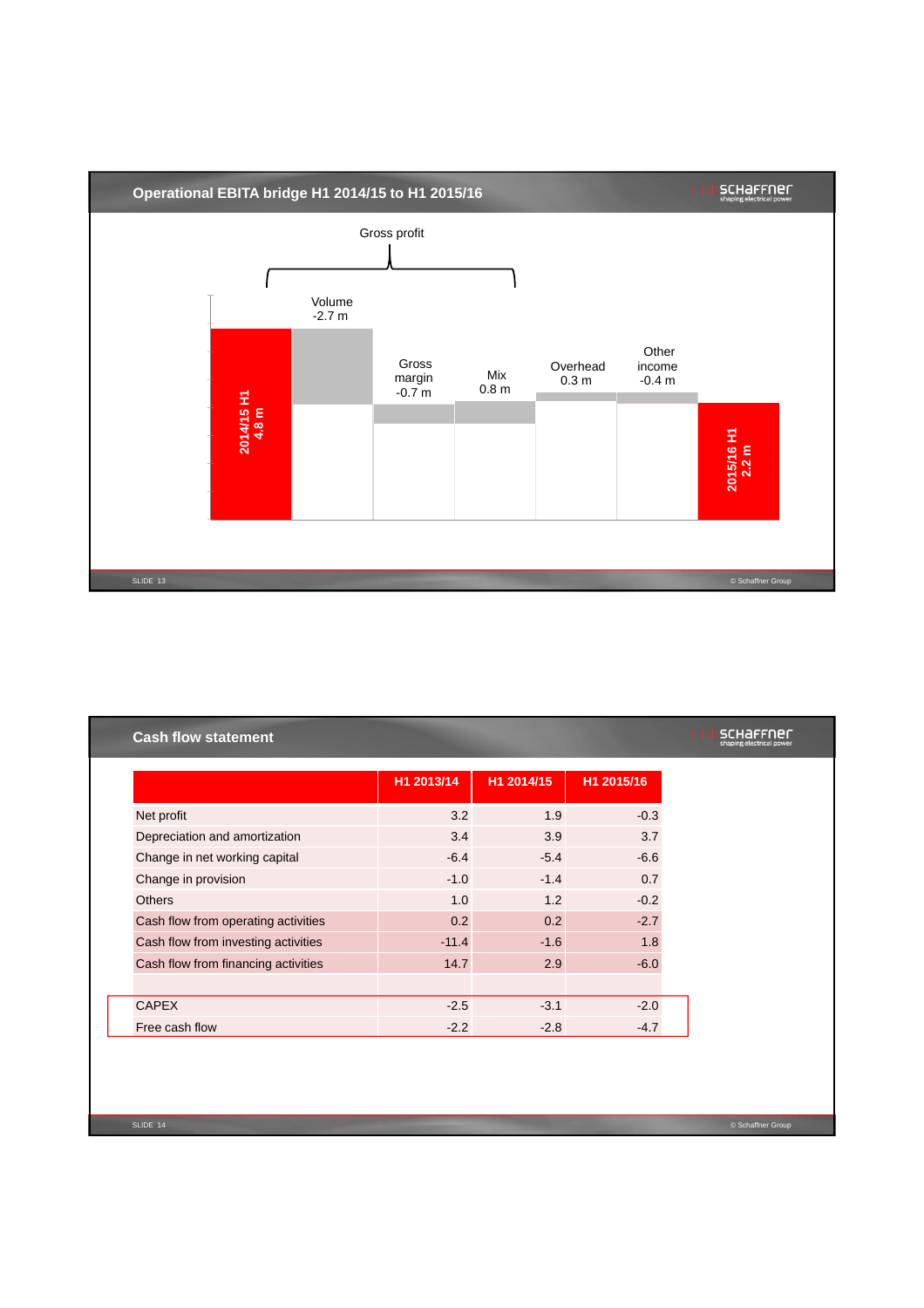

|                                | 2013/14 H1 |      | 2014/15 H1 |      | 2015/16 H1 |      |
|--------------------------------|------------|------|------------|------|------------|------|
| Intangible assets and goodwill |            | 24.2 |            | 23.2 |            | 20.7 |
| Property, plant and equipment  |            | 22.1 |            | 24.4 |            | 22.0 |
| <b>Others</b>                  |            | 10.3 |            | 6.9  |            | 7.8  |
| Total non-current assets       | 37%        | 56.6 | 37%        | 54.5 | 38%        | 50.5 |
|                                |            |      |            |      |            |      |
| Inventories                    |            | 29.3 |            | 29.2 |            | 30.2 |
| Trade receivables              |            | 37.4 |            | 36.9 |            | 34.3 |
| Cash & equivalents             |            | 20.4 |            | 20.1 |            | 12.6 |
| <b>Others</b>                  |            | 8.5  |            | 7.9  |            | 6.5  |
| <b>Total current assets</b>    | 63%        | 95.6 | 63%        | 94.1 | 62%        | 83.6 |
|                                |            |      |            |      |            |      |
| Equity                         | 38%        | 57.1 | 40%        | 59.2 | 41%        | 55.1 |
| Non-current liabilities        | 36%        | 55.5 | 34%        | 51.0 | 36%        | 47.7 |
| <b>Current liabilities</b>     | 26%        | 39.5 | 26%        | 38.3 | 23%        | 31.4 |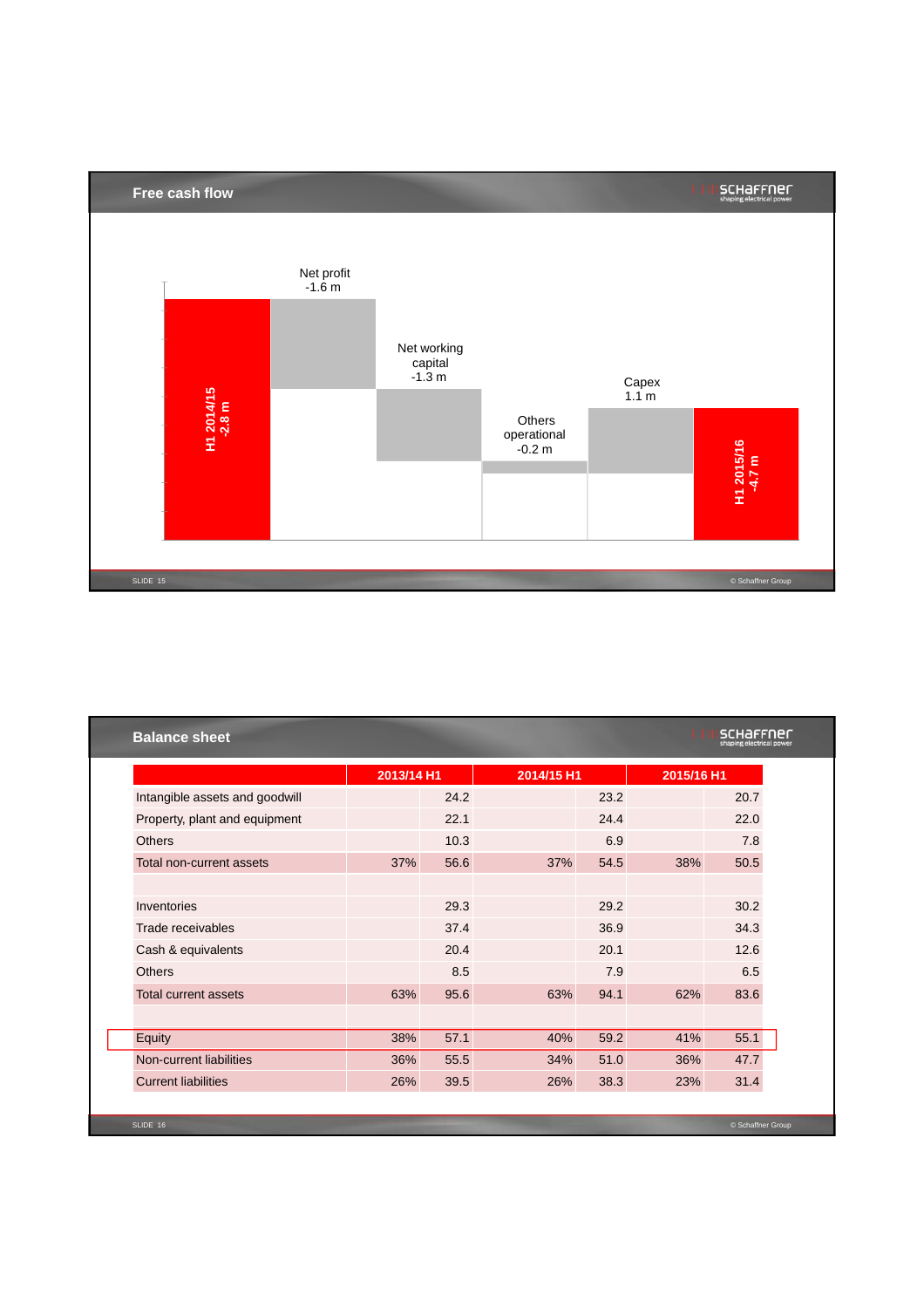

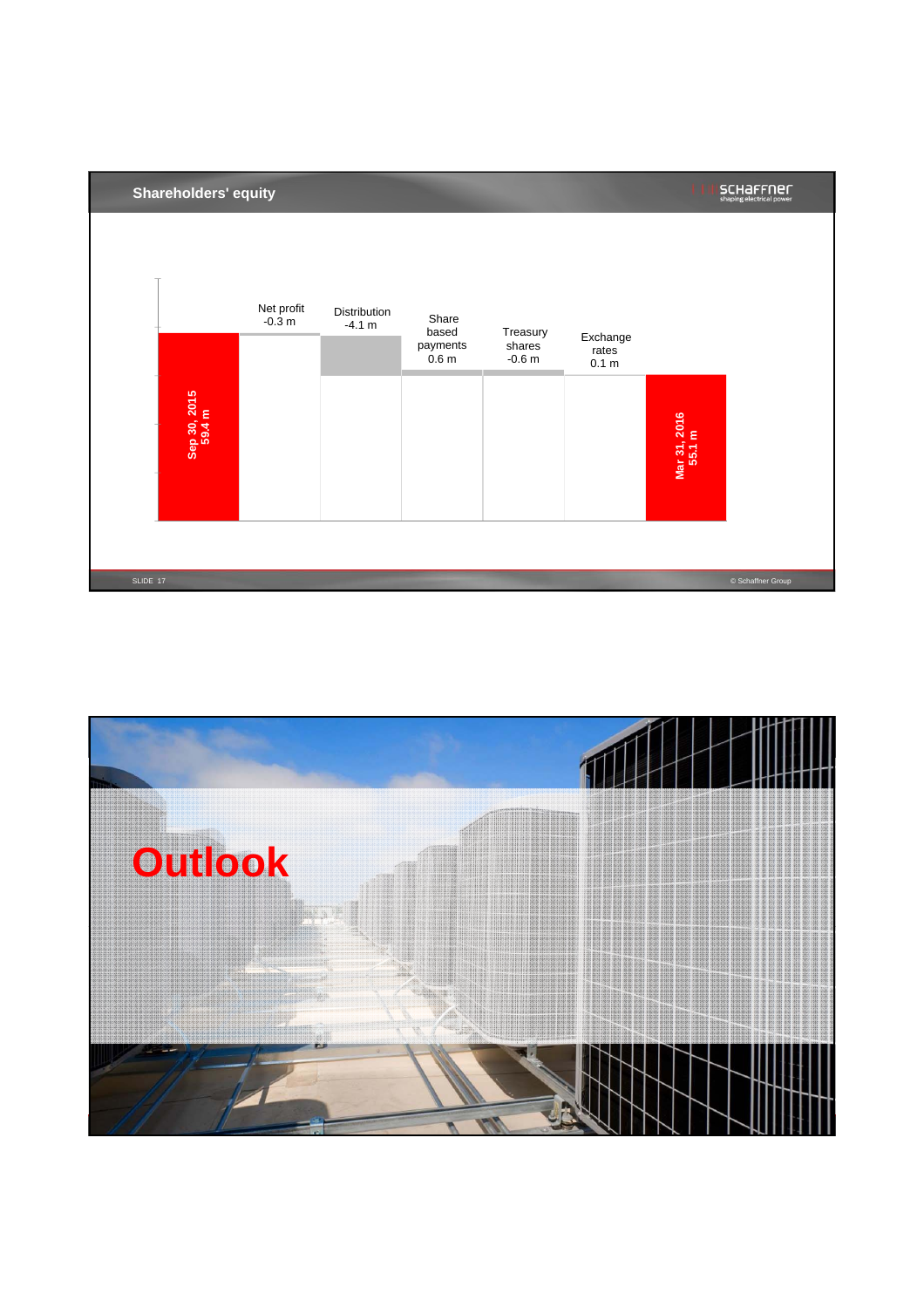